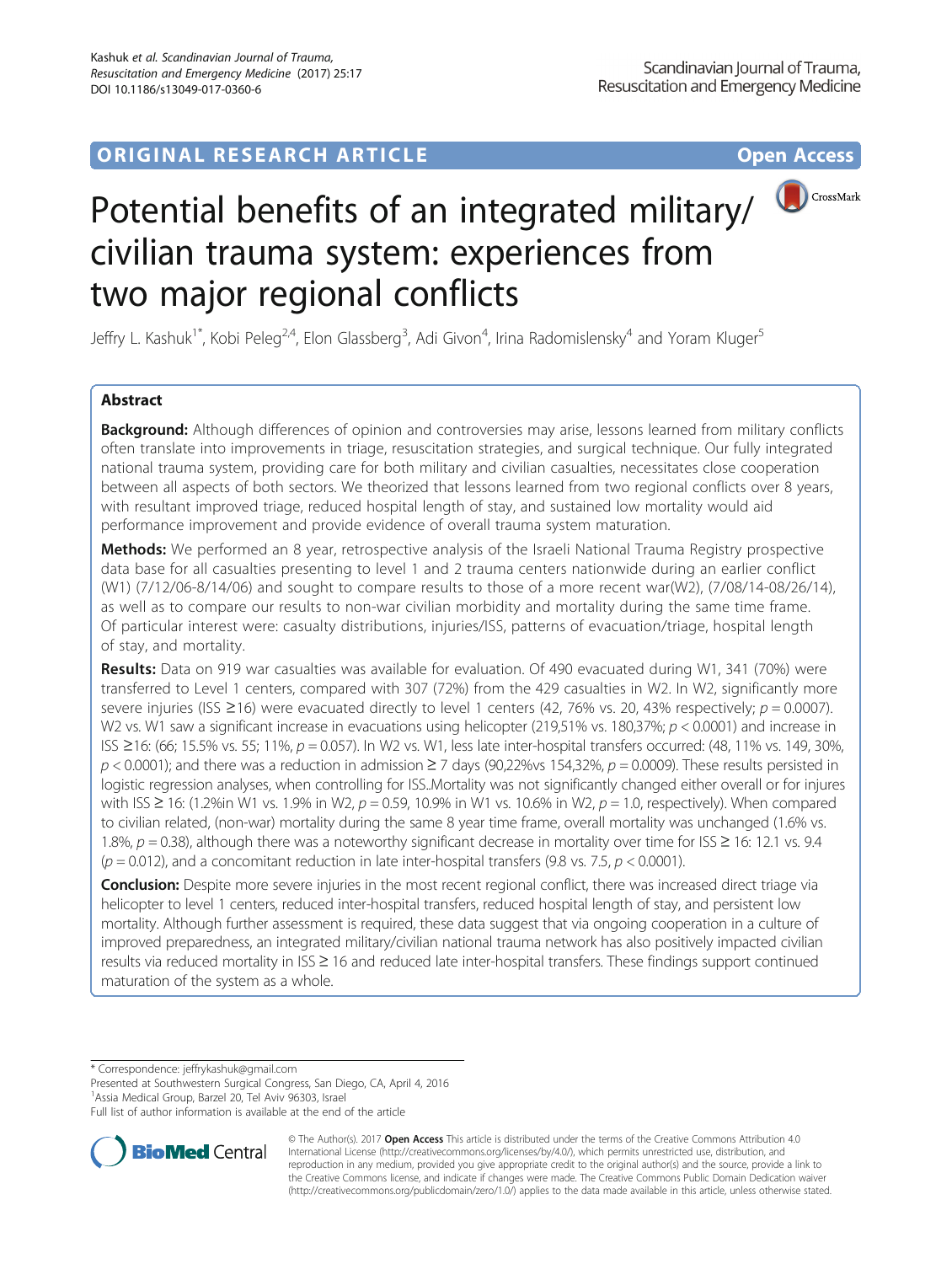## Background

Advances in civilian trauma care often parallel or follow similar experiences in military conflict [\[1](#page-4-0)–[5](#page-4-0)]. Indeed, recent reports from casualties in Iraq and Afghanistan suggest that upwards of 95% of battlefield injuries have survived when prompt care and triage are implemented promptly, utilizing air transport to advanced level treatment facilities within the golden hour following initial trauma [[6](#page-4-0)–[9](#page-4-0)]. The concept of triage, or prioritization of wounded in an attempt to maximize survivors, was first introduced by the French in World War 1 [[10](#page-4-0)]. After implementation of these techniques in the Korean and Vietnam conflicts, triage became standard practice world-wide in civilian trauma care [\[11](#page-4-0)]. Other major advancements commonly attributed to wartime experiences include: antibiotic use, blood banking techniques, use of wound adhesives, hemostatic bandages, tourniquet use, and hemostatic resuscitation.

Although Penicillin was first discovered by Fleming in 1928 [[12\]](#page-4-0), the antibiotic was not produced in large scale until World War 2 for use with casualties, following the discovery of fermentation processes to enable mass production in the 1940's [[13](#page-4-0)]. Similarly, around 1940, with the German invasion of Britain, perfection of blood banking techniques were accomplished by Drew which enabled separation of blood from plasma as well as transport and collection techniques which linked battlefields to hospitals [[14, 15\]](#page-4-0). With improved blood availability, resuscitation techniques underwent changes as well. Improved crystalloid formations led to balanced salt solutions being used as initial and continuing resuscitation techniques through the Viet Nam conflict, contributing to the early recognition of the "Da Nang Lung = ARDS", and compartment syndromes associated with over-zealous resuscitation [\[16, 17](#page-4-0)]. These concerns clearly influenced the evolution of the modern concept of hemostatic resuscitation, with use of minimal crystalloid, whole blood when available, and component therapy of packed cells, plasma, and platelets in ratios approximating 1:1 [[18](#page-4-0)–[22\]](#page-5-0). These concepts have been translated to civilian practice with improved survival and reduced morbidity [\[23](#page-5-0)–[26](#page-5-0)].

During the Viet Nam War (1954–1975), wound adhesives first were used in the field as a spray form [\[27](#page-5-0)], later evolving into stronger bonds with more effective use in recent years [\[27](#page-5-0), [28](#page-5-0)]. During operation Desert Storm, hemostatic bandages such as Quick clot, containing kaolin, were aggressively used in an attempt to accomplish temporary bleeding control in the field The effectiveness of this approach was recognized by the US Army Surgeon General, who required that all soldiers serving carry at least one hemostatic bandage [[29](#page-5-0), [30\]](#page-5-0).

While the use of the tourniquet is a simple technique dating back to antiquity, a recent simple but genius concept, the one handed CAT, or Combat-Application-Tourniquet, consisting of a band that slips onto an extremity and easily twists to control blood flow, has significantly impacted limb salvage rates in recent conflicts and has become standard practice with civilian first responders [[31](#page-5-0)]. Despite enthusiasm for this simple but lifesaving action, surprisingly, the technique is not yet fully accepted as part of the primary resuscitation armamentarium for first responders nationally in the United States [\[32\]](#page-5-0).

Clearly, most all of the advances were either conceived or implemented during military conflicts over the years due to the urgency at hand. Translation of these concepts to civilian practice, however, may not always occur promptly or efficiently, although, in the current internet age with improved communication and cooperation, the process of clinical adaption has been clearly impacted.

Disaster and Mass casualty triage implementation probably represents the single most urgent and essential category world—wide where translation of military lessons learned to civilian practice is essential and in fact, due to the fact that terror is occurring on our city streets with increasing frequency, rapid transfer of knowledge, experience, and lessons learned has become an urgent priority.

The nation of Israel presents a unique model for assessing the relationship between military and civilian sectors of care. Although the nation was established in 1948, the modern trauma system was implemented over the past 20 years. As a small nation, about the size of New Jersey, transport times are short. While Israel does not have a dedicated military hospital system, trauma care for casualties in our military conflicts is provided in civilian medical centers nation-wide. Clearly, lessons learned during military conflicts are immediate and directly impact civilian care.

Since the Israeli trauma system is dependent on a fully integrated military and civilian plan, we hypothesized that performance improvement assessment of both facets of the system would reflect such cooperation.. Accordingly, we sought to analyze and compare triage, hospital, as well as morbidity and mortality data over the past 8 years from two recent military conflicts.

#### Methods

The Israeli Trauma Registry, managed by the Israel Center for Trauma and Emergency Medicine Research at The Gertner Institute, was established as a central repository for all military as well as civilian trauma data in the state of Israel in 1995, maintaining a continuous prospective data base. The registry includes casualties who were admitted to or died in the hospital. It does not include those that were discharged from hospital after emergency department treatment or dead on arrival or dead at the scene.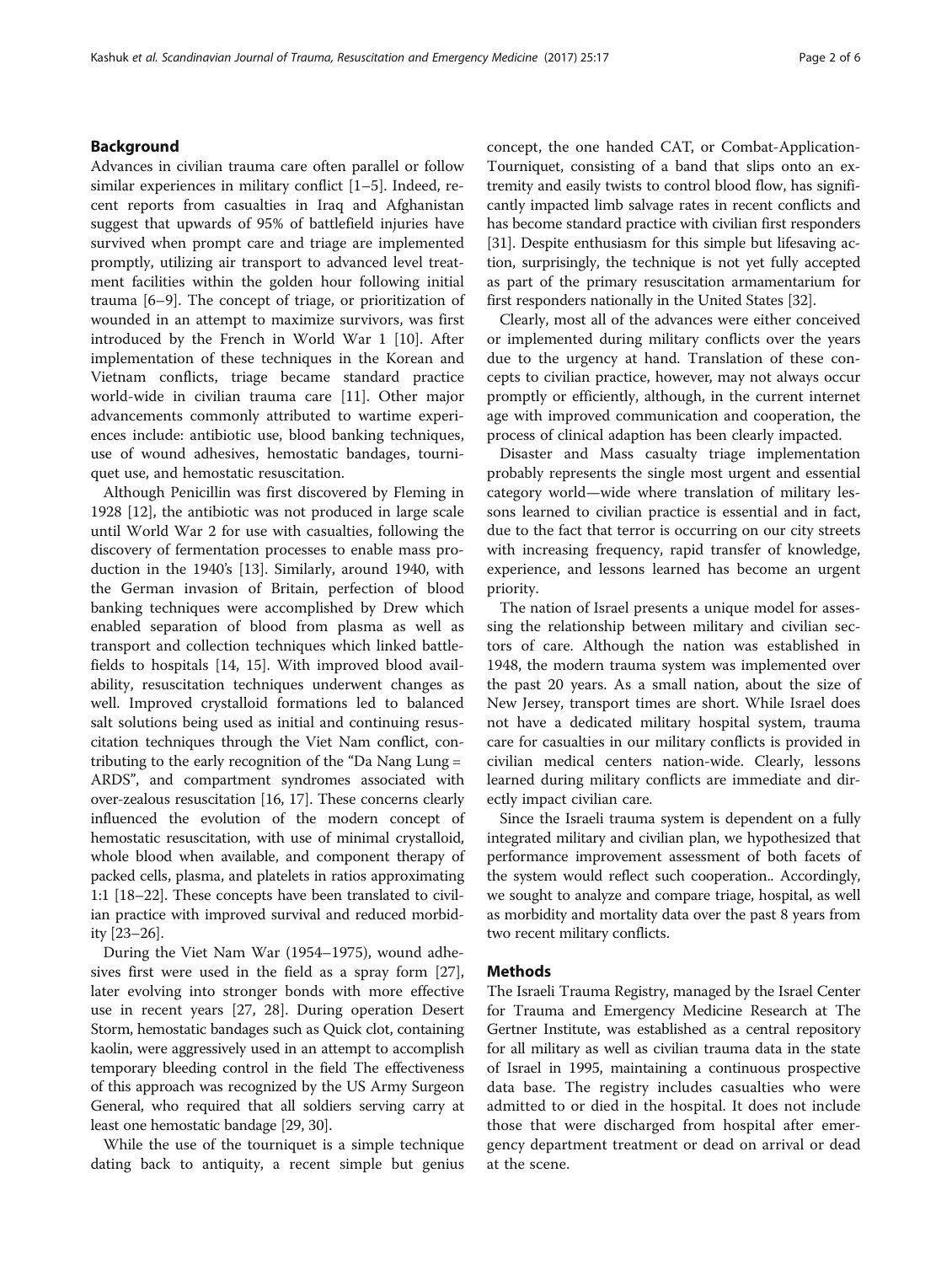| Variable                         | $W1 N = 490\% (n)$ | $W2 N = 429\% (n)$ | $p$ -value* |  |
|----------------------------------|--------------------|--------------------|-------------|--|
| Trauma center                    |                    |                    | .56         |  |
| level 1                          | 69.6 (341)         | 71.6 (307)         |             |  |
| level <sub>2</sub>               | 30.4 (149)         | 28.4 (122)         |             |  |
| $ISS > 16$ Level 1               | $n = 46$           | $n = 55$           | .0007       |  |
| Directly to Level 1              | 43.5 (20)          | 76.4 (42)          |             |  |
| Secondary Transfer<br>to Level 1 | 56.5 (26)          | 23.6 (13)          |             |  |

Table 1 Characteristics of patients by level of trauma center and severity of injuries in two wars

\*Fisher exact test

In the current evaluation, we performed an 8 year, retrospective analysis of all casualties arriving at level 1 and 2 trauma centers injured in two most significant regional conflicts: The Second Lebanon War (W1) (7/12/ 06-8/14/06), and the Protective Edge War (W2)(7/08/ 14-8/26/14). The Israeli statewide trauma system consists of 6 level 1 and 14 level 2 trauma centers. All trauma centers in Israel accept patients from military conflicts, although clearly, level 1 trauma centers in closest proximity to regional conflicts have traditionally received the bulk of admissions. In the current study, data from W1 was available from 6 central level 1 facilities and 5 regional level 2 facilities. During W2, data was available from 6 central level 1 facilities and 11 regional level 2 facilities. Furthermore, we sought to compare triage patterns and mortality rates in the military sector to our civilian data base during the same time frame. The civilian data included non-war casualties that were hospitalized during two 8 month periods: January-August 2006 and same months in 2014. Principle data of interest included: casualty distributions, injuries/ISS, patterns of evacuation/ triage, hospital length of stay, and mortality.

Statistical analysis was performed using SAS V 9.4 statistical software. An alpha criterion for statistical significance was set at .05. For examining the association between categorical variables a chi-squared test or Fisher exact test was used. Multivariate logistic regression analysis was performed to examine the probability of hospital admission ≥7 days and hospital transfers when the specific conflict and ISS were taken into account.

Table 2 Helicopter evacuation and patient transfer in two wars

| Variable         | $W1 N = 490\% (n)$ | $W2 N = 429\% (n)$ | $p$ -value* |  |
|------------------|--------------------|--------------------|-------------|--|
| Evacuation type  |                    |                    | < .0001     |  |
| Helicopter       | 36.7 (180)         | 51.1 (219)         |             |  |
| Ground transport | 63.3 (310)         | 48.9 (210)         |             |  |
| Patient Transfer |                    |                    | < 0001      |  |
| Transferred      | 30.4 (149)         | 11.2 (48)          |             |  |
| Non transferred  | 69.6 (341)         | 88.8 (381)         |             |  |
|                  |                    |                    |             |  |

\*Fisher exact test

Table 3 Injury severity and admission >7 days in two wars

| Variable   | $W1 N = 490\% (n)$ | $W2 N = 429\% (n)$ | $p$ -value* |
|------------|--------------------|--------------------|-------------|
| <b>ISS</b> |                    |                    | .057        |
| $1 - 14$   | 88.8 (435)         | 84.5 (360)         |             |
| >16        | 11.2(55)           | 15.5 (66)          |             |
| los        |                    |                    | .0009       |
| $0-6$ days | 68.4 (333)         | 78.2 (323)         |             |
| $> 7$ days | 31.6 (154)         | 21.8 (90)          |             |
|            |                    |                    |             |

LOS Length Of Stay

\*Fisher exact test

#### Results

Data on 919 casualties was available for evaluation. The results of all transfers by level of trauma center are described in Table 1. Of 490 evacuated during W1, 341 (70%) were transferred to Level 1 centers, while the remainder (149, 30%) were transferred to level 2 centers. In W2, 429 total casualties were distributed to Level 1 (307, 72%), and level 2 (122,28%) centers. In W2, significantly more severe injuries (ISS > 16) were evacuated directly to level 1 centers (42, 76% vs. 20,43% respectively;  $p = 0.0007$ ). Table 2 lists the mode of transfer of patients to the trauma facilities, comparing helicopter vs. ground transport. W2 vs. W1 saw a significant increase in evacuations using helicopter (219, 51% vs. 180, 37%;  $p < 0.0001$ ). In W2 vs. W1, less late inter-hospital transfers occurred:  $(48, 11\% \text{ vs. } 149, 30\%, p < 0.0001)$ Table 3 lists the results of injury severity by patient transfer, as well as the subsequent duration of hospitalization. In comparing W1 to W2, there was a significant increase in ISS ≥ 16: (66; 15.5% vs. 55; 11%,  $p = 0.057$ ), while there was a reduction in admission  $\geq$  7 days (90,22%vs 154,32%,  $p = 0.0009$ . Table 4 demonstrates that in logistic regression analyses, when controlling for ISS, these results persisted: admission ≥7 days: (OR = 2.3, 1.63–3.3 95% CI,  $p < 0.0001$ ); late hospital transfers: (OR = 3.9, 2.71–5.68) 95% CI,  $p < 0.0001$ ). Table [5](#page-3-0) shows the results comparing overall mortality in the two conflicts. For patients arriving with vital signs to the ED, mortality was not significantly changed either overall or for injures with ISS ≥16: (1.2%in W1 vs. 1.9% in W2,  $p = 0.59$ , 10.9% in W1 vs. 10.6% in W2,  $p = 1.0$ , respectively). When these results were compared to civilian related, (non-war) mortality during the same 8 year time frame, (Table [6](#page-3-0)) overall results were unchanged (1.6% vs. 1.8%,  $p = 0.38$ ), although there was a noteworthy significant decrease in mortality over time for

|  | Table 4 Logistic regression models <sup>a</sup> W1 vs. W2 |  |  |
|--|-----------------------------------------------------------|--|--|
|  |                                                           |  |  |

| Dependent Variable OR (95% CI) |                         |          | P value Concordance Index C |
|--------------------------------|-------------------------|----------|-----------------------------|
| 1OS > 7d                       | 2.3(1.63.3.30) < 0.0001 |          | 0.774                       |
| Transferred                    | 3.9 (2.71.5.68)         | < 0.0001 | 0.693                       |
|                                |                         |          |                             |

a Adjusted ISS (1–8, 9–14, 16–24, >25)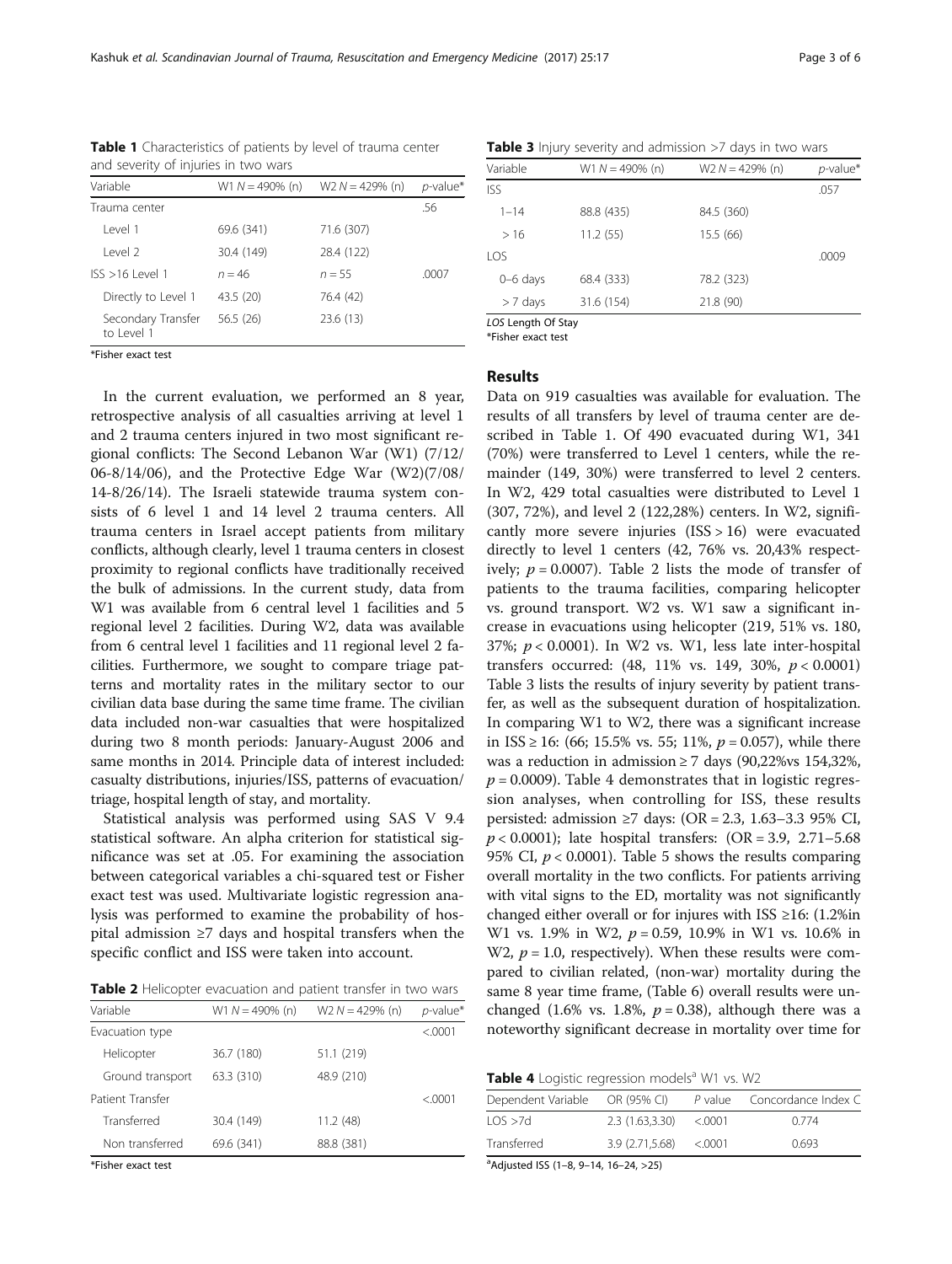| Variable                 | W1 $N = 490\%$ (n) | $W2 N = 429\% (n)$ | $p$ -value <sup>*</sup> | $1 - 8/2006 N = 15,945\% (n)$ | $1 - 8/2014 N = 17,931\%$ (n) | <i>p</i> -value |
|--------------------------|--------------------|--------------------|-------------------------|-------------------------------|-------------------------------|-----------------|
| In-hospital<br>Mortality | 1.2(6)             | 1.9(8)             | .59                     | 1.6 (260)                     | 1.8(315)                      | .38             |
| Transferred              | 30.4<br>(149)      | 11.2<br>(48)       | < .0001                 | 9.8<br>(1,557)                | 7.5<br>(1,340)                | < 0001          |
| ISS > 16                 | $n = 55$           | $n = 66$           |                         | $n = 1,600$                   | $n = 2.014$                   |                 |
| In-hospital<br>Mortality | 10.9(6)            | 10.6(7)            | 1.0                     | 12.1 (193)                    | 9.4 (190)                     | .012            |

<span id="page-3-0"></span>Table 5 In-hospital mortality in two wars compared to 8 month non-war (civilian injuries) time frame

\* Fisher exact test

ISS ≥16: 12.1 vs. 9.4 ( $p = 0.012$ ), and a concomitant reduction in late inter-hospital transfers  $(9.8 \text{ vs. } 7.5, p < 0.0001)$ .

## **Discussion**

Many of the most significant advances in trauma care world-wide have occurred as a direct result of lessons learned during military conflicts. Major advancements commonly attributed to wartime experiences include: antibiotic use, blood banking techniques, use of wound adhesives, hemostatic bandages, tourniquets, hemostatic resuscitation, and vascular shunts [[33\]](#page-5-0). Furthermore, although triage in military conflict may have traditionally involve principles quite different from civilian scenarios [[34, 35](#page-5-0)], the current terror wave facing our cities worldwide have required a reassessment of triage techniques even in the civilian sector [\[34](#page-5-0)–[41](#page-5-0)]. Such challenges have necessitated improved military-civilian cooperation and rapid implementation of new techniques to deal with the mass casualty challenges at hand. Despite this, current evidence suggests that a significant lag time still exists for acceptance of military principles in the civilian sector, due to logistic differences, established civilian vs. military protocol variety, as well as local and regional differences in trauma care within the civilian sector.

The Israeli national trauma system is a fully integrated and coordinated program where all civilian and military casualties are triaged to the closest trauma center. Due to Israel's small size, transport times tend to be quite brief. In comparing our results from two regional wars we noted several significant improvements which occurred over the eight year time frame of study. Despite more severe injuries in our most recent regional conflict, we noted increased direct helicopter transfers to level 1 centers, with concomitant reduced inter-hospital

transfers. These results support improved efficiency of military triage. Of note, these findings persisted in logistic regression analysis when controlling for ISS. Efficient and effective triage has been cited by others as an important contributor to improved outcomes [\[39](#page-5-0)–[41](#page-5-0)], and our results of reduced hospital length of stay and low mortality, corroborate these findings.

Recognizing the unique nature of a fully integrated model, we further sought to compare civilian, nonmilitary mortality in the trauma system to the current results from two military conflicts. These results showed a significant nationwide decrease in mortality for ISS  $\geq$ 16 during the similar time frame, as well as a significant reduction in late inter-hospital transfers.

While the current data may provide evidence of overall trauma system maturation, there are limitations to this study. In addition to the known limitations of a retrospective analysis, several important logistic, tactical, and other differences in the operational settings between the two conflicts should be recognized. W1, which occurred in Northern Israel along the Lebanon border, involved tens of thousands of reservists, with several divisions maneuvering into south Lebanon. The medical support for these troops was based on battalion aid stations, manned with two physicians attached to each regiment. Of note, the civilian population of Northern Israel was heavily bombed by missiles, resulting in > 2000 civilian casualties who required parallel triage to the same civilian hospitals. Field dangers, such as the presence of anti-tank and surface to air missiles resulted in delayed extractions and evacuations. Accordingly, the average evacuation of urgent casualties was approximately three hours [\[41\]](#page-5-0), and the vast majority of the severely wounded were air-evacuated via helicopters staffed

Table 6 Civilian and military trauma in two wars and in 8 month non-war period in 8 year time frame

| $W1 N = 490\% (n)$ | $W2N = 429\%$ (n) | $p$ -value* | $1 - 8/2006 N = 15,945\% (n)$ | $1-8/2014 N = 17,931% (n)$ | $p$ -value* |
|--------------------|-------------------|-------------|-------------------------------|----------------------------|-------------|
|                    |                   | < 0001      |                               |                            | < .0001     |
| 25.7<br>(126)      | 13.3 (57)         |             | 97.3<br>(15,509)              | 98.2<br>(17,616)           |             |
| 74.3<br>(364)      | 86.7<br>(372)     |             | 2.7(436)                      | 1.8(315)                   |             |
|                    |                   |             |                               |                            |             |

\*Fisher exact test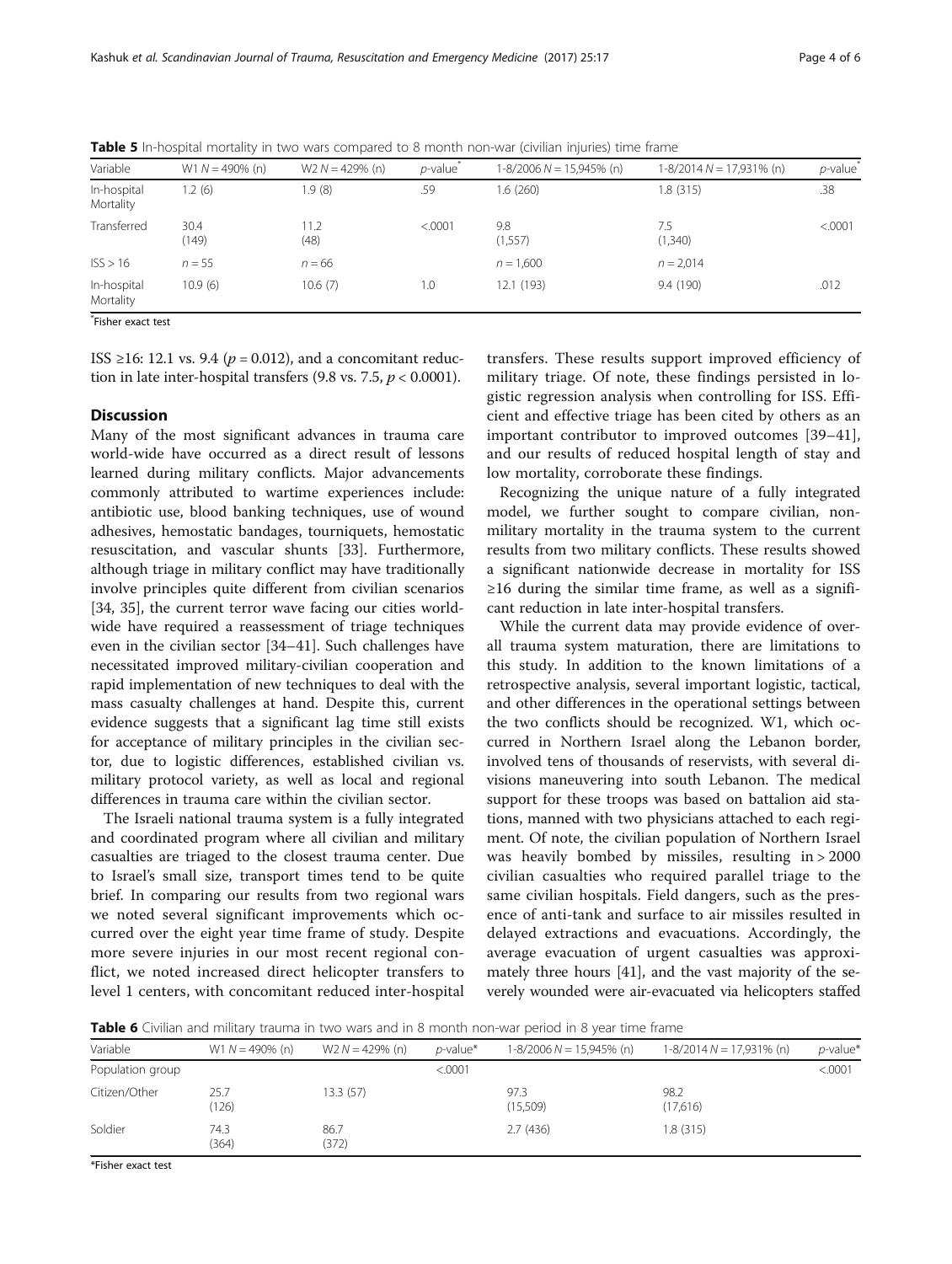<span id="page-4-0"></span>with physicians and paramedics capable of performing life—saving interventions including blood administration. W2, which occurred in Southern Israel, involved almost exclusively active duty forces involving very little maneuvering. Of all casualties, approximately 1/3 were civilians injured as a result of rockets and mortar launched towards surrounding towns. Medical support involved advanced life support (physician or a paramedic), as an integral part of the combat platoon, as well as the battalion aid stations. Certainly lessons learned from W1, such as shorter evacuation routes, varied evacuation platforms, and close air support certainly contributed to significantly shorter evacuation times [\[42, 43\]](#page-5-0). Furthermore, additional factors which potentially contributed to low case fatality rates in W2 included the availability of hemostatic dressings, advanced tourniquets and the administration of Freeze Dried Plasma as the resuscitation fluid of choice. Lastly, the geographic proximity to the civilian trauma centers in the south and center of Israel likely contributed to the shorter evacuation times.

### Conclusion

Although in the past, military and civilian trauma systems may have operated rather independently due to significant differences in logistics, as well as implementation of protocols, current challenges world-wide in the current terror epidemic show that improved cooperation and rapid implementation of lessons learned between sectors is certainly in the best interests of our patients and provides opportunities for growth and integration.

The Israeli model of unified military and civilian trauma care, which promotes a culture of cooperation and preparedness, suggests that even in trauma systems where more extensive separation is present, efforts towards closer cooperation are certainly beneficial to all.

#### Acknowledgments

The authors acknowledge the important contributions of the Israeli Trauma Group to the care and treatment of patients described in this manuscript: Bahouth, Hany Rambam Medical Center,Bala Miklosh Hadassah Ein Kerem Medical Center Becker Alexander, Haemek Medical Center, Jeroukhimov Igor, Assaf Harofeh Medical Center, Karawani Milad, Poria Medical Center, Kessel Boris, Hillel Yaffe Medical Center, Klein, Yoram, Sheba Medical Center, Lin Guy, Meir Medical Center, Merin, Ofer, Shaare Zedek Medical Center, Mnouskin Yuri - Barzilai Medical Center, Rivkind Avi - Hadassah Ein Kerem Medical Center Shaked Gad - Soroka Medical Center Soffer Dror - Tel-Aviv Sourasky Medical Center Stein Michael - Rabin Medical Center,Weiss Michael - Galilee Medical Center

#### Funding

No funding was used for this research.

#### Availability of data and materials

The data base used to support the current study may be obtained via communication with the authors and after expressed permission of the Gertner Institute and the Israel Defense Forces.

#### Authors' contributions

JK and YK conceived of the study and formulated the research plan. YK performed critical revisions. JK wrote the initial drafts and revisions of the manuscript. AG, IR, and KP performed statistical analyses, data base extraction, and critical reviews and edits of the. manuscripts as well as essential contributions to the methods and research sections. All authors read and approved the final manuscript.

#### Competing interests

The authors declare that they have no competing interests

#### Consent for publication

Not Applicable.

#### Ethics approval and consent to participate

Not Applicable.

#### Author details

<sup>1</sup> Assia Medical Group, Barzel 20, Tel Aviv 96303, Israel. <sup>2</sup> Disaster Medicine Division, Faculty of Medicine, Tel-Aviv University, Tel-Aviv, Israel. <sup>3</sup>Israel Defense Forces, Jerusalem, Israel. <sup>4</sup>National Center for Trauma and Emergency Medicine Research, Gertner Institute for Epidemiology and Health Policy Research, Tel Hashomer, Israel. <sup>5</sup> Rambam Health Campus, Haifa, Israel.

#### Received: 9 August 2016 Accepted: 5 February 2017 Published online: 21 February 2017

#### References

- 1. Mackersie RC. History of trauma field triage development and the American College of Surgeons Criteria. Pre-hospital Emergency Care. 2006;10(3):287–94.
- 2. Blackbourne LH, Baer D, Eastridge B, et al. Military Medical Revolution: Military Trauma System. J Trauma and Acute Care Surgery Dec. 2012; 73(6):S388–94.
- 3. D'Alleyrand JC, Dutton RP, Pollak AN. Extrapolation of battlefield resuscitative care to the civilian setting. J Surgical Orthopaedic Advances. 2010;19(1):62–9.
- 4. Pruitt Jr BA. Combat Casualty Care and Surgical Progress. Ann Surg June. 2006;243(6):715–29.
- 5. Allison CE, Trunkey DD: Battlefield Trauma, Traumatic Shock, and Critical Care Critical Care Clinics V 25 Issue 1, Jan, 2009 31–45
- 6. Beitler AL, Wortmann GW, Hoffman LJ, et al. Operation Enduring Freedom: The 48th Combat Support Hospital in Afghanistan. Mil Med. 2006;3:189.
- 7. Convertino VA, Ryan KL, Rickards CA, et al. Physiologic and Medical Monitoring for En Route Care of Combat Casualties. J Trauma. 2008; 64(4):S342–53.
- 8. Burnett MW, Spinella PC, Azarow KS, et al. Pediatric Care as Part of the US Army Medical Mission in the Global War on Terrorism in Afghanistan and Iraq Dec 2001-Dec 2004. Pediatrics. 2008;121(2).
- 9. Eastridge, BJ, Hardin M, Cantrell J, et al. Died of Wounds on the battlefield: Causation and Implications for Improving Combat Casualty Care; J Trauma V 71 (Supplement); S4-S8
- 10. Blagg CR. Triage: Napoleon to the present day. J Nephrol. 2004;17:629–32.
- 11. Eiseman B. Combat casualty management in Vietnam. J Trauma. 1967; 7(1):53–163.
- 12. Fleming A. On the Antibacterial Action of Cultures of a Penicillium, with Special Reference to their Use in the Isolation of B.influenzae. Br J Exp Pathol. 1929;10(3):226–36.
- 13. Jefferey JS. Application of penicillin to war wounds. Br J Surg. 1944; 32(125):124–9.
- 14. Diamond LK. History of Blood Banking in the United States. JAMA. 1965; 193(1):40–4.
- 15. Hess JR, Thomas MJ. Blood Use in War and Disaster: Lessons from the past century. Transfusion. 2003;43(11):1622–33.
- 16. Simmons DH, Nash G, Brigham KL. Adult Respiratory Distress Syndrome. West J Med. 1979;130(3):218–20.
- 17. Morris MJ. Acute Respiratory Distress Syndrome in Combat Casualties: Military Medicine Advances in Mechanical Ventilation. Mil Med. 2006; 171(11):1039–44.
- 18. Borgman M, Spinella P, Perkins M, et al. The ratio of blood products transfused affects mortality in patients receiving massive transfusions at a combat support hospital. J Trauma. 2007;63:805.